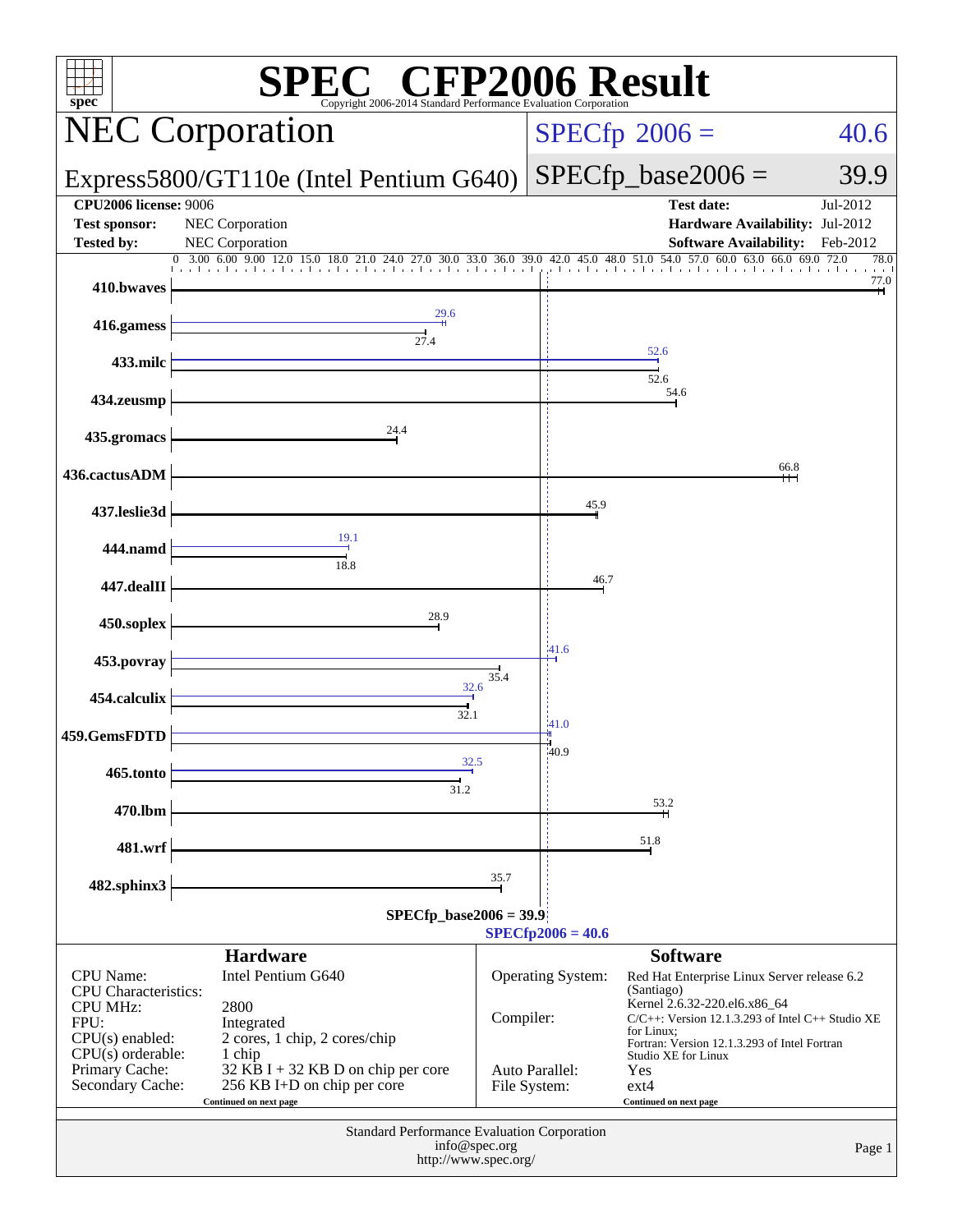| $spec^*$                                                                                                    |                       |                 | <b>SPEC CFP2006 Result</b>                                                                               |               | Copyright 2006-2014 Standard Performance Evaluation Corporation |               |                       |                      |                       |                      |                       |                      |
|-------------------------------------------------------------------------------------------------------------|-----------------------|-----------------|----------------------------------------------------------------------------------------------------------|---------------|-----------------------------------------------------------------|---------------|-----------------------|----------------------|-----------------------|----------------------|-----------------------|----------------------|
| <b>NEC Corporation</b>                                                                                      |                       |                 |                                                                                                          |               | $SPECfp2006 =$                                                  |               |                       |                      |                       | 40.6                 |                       |                      |
| Express5800/GT110e (Intel Pentium G640)                                                                     |                       |                 |                                                                                                          |               |                                                                 |               | $SPECfp\_base2006 =$  |                      |                       |                      |                       | 39.9                 |
| <b>CPU2006</b> license: 9006<br><b>Test date:</b>                                                           |                       |                 |                                                                                                          |               |                                                                 |               | Jul-2012              |                      |                       |                      |                       |                      |
| NEC Corporation<br>Hardware Availability: Jul-2012<br><b>Test sponsor:</b><br><b>Software Availability:</b> |                       |                 |                                                                                                          |               |                                                                 |               |                       |                      |                       |                      |                       |                      |
| <b>Tested by:</b>                                                                                           |                       | NEC Corporation |                                                                                                          |               |                                                                 |               |                       |                      |                       |                      |                       | Feb-2012             |
| 3 MB I+D on chip per chip<br>L3 Cache:<br><b>System State:</b><br>Base Pointers:<br>Other Cache:<br>None    |                       |                 |                                                                                                          |               | Run level 3 (multi-user)<br>64-bit                              |               |                       |                      |                       |                      |                       |                      |
| Peak Pointers:<br>Memory:<br>16 GB (2 x 8 GB 2Rx8 PC3L-12800E-11, ECC, running<br>at 1066 MHz and CL7)      |                       |                 |                                                                                                          |               |                                                                 | 32/64-bit     |                       |                      |                       |                      |                       |                      |
| Other Software:<br>None<br>Disk Subsystem:<br>1 x 250 GB SATA, 7200 RPM<br>Other Hardware:<br>None          |                       |                 |                                                                                                          |               |                                                                 |               |                       |                      |                       |                      |                       |                      |
|                                                                                                             |                       |                 |                                                                                                          |               |                                                                 |               |                       |                      |                       |                      |                       |                      |
| <b>Results Table</b>                                                                                        |                       |                 |                                                                                                          |               |                                                                 |               |                       |                      |                       |                      |                       |                      |
|                                                                                                             |                       |                 | <b>Base</b>                                                                                              |               |                                                                 |               | <b>Peak</b>           |                      |                       |                      |                       |                      |
| <b>Benchmark</b><br>410.bwayes                                                                              | <b>Seconds</b><br>178 | Ratio<br>76.5   | <b>Seconds</b><br>176                                                                                    | Ratio<br>77.1 | <b>Seconds</b><br>176                                           | Ratio<br>77.0 | <b>Seconds</b><br>178 | <b>Ratio</b><br>76.5 | <b>Seconds</b><br>176 | <b>Ratio</b><br>77.1 | <b>Seconds</b><br>176 | <b>Ratio</b><br>77.0 |
| 416.gamess                                                                                                  | 713                   | 27.4            | 714                                                                                                      | 27.4          | 712                                                             | 27.5          | 660                   | 29.7                 | 661                   | 29.6                 | 670                   | 29.2                 |
| 433.milc                                                                                                    | 174                   | 52.6            | 174                                                                                                      | 52.6          | 174                                                             | 52.6          | 174                   | 52.6                 | 175                   | 52.6                 | 175                   | 52.6                 |
| 434.zeusmp                                                                                                  | 167                   | 54.6            | 167                                                                                                      | 54.5          | 167                                                             | 54.6          | <b>167</b>            | 54.6                 | 167                   | 54.5                 | 167                   | 54.6                 |
| 435.gromacs                                                                                                 | 294                   | 24.3            | 293                                                                                                      | 24.4          | 292                                                             | 24.4          | 294                   | 24.3                 | 293                   | 24.4                 | 292                   | 24.4                 |
| 436.cactusADM                                                                                               | 177                   | 67.7            | 179                                                                                                      | 66.8          | 181                                                             | 66.1          | 177                   | 67.7                 | 179                   | 66.8                 | 181                   | 66.1                 |
| 437.leslie3d                                                                                                | 205                   | 45.9            | 205                                                                                                      | 45.9          | 204                                                             | 46.1          | 205                   | 45.9                 | 205                   | 45.9                 | 204                   | 46.1                 |
| 444.namd                                                                                                    | 426                   | <u>18.8</u>     | 426                                                                                                      | 18.8          | 426                                                             | 18.8          | 420                   | 19.1                 | 420                   | <u>19.1</u>          | 420                   | 19.1                 |
| 447.dealII                                                                                                  | 245                   | 46.7            | 245                                                                                                      | 46.7          | 245                                                             | 46.7          | 245                   | 46.7                 | 245                   | 46.7                 | 245                   | 46.7                 |
| 450.soplex                                                                                                  | 289                   | 28.8            | 289                                                                                                      | 28.9          | 289                                                             | 28.9          | 289                   | 28.8                 | 289                   | 28.9                 | 289                   | 28.9                 |
| 453.povray                                                                                                  | 150                   | 35.4            | 150                                                                                                      | 35.4          | 150                                                             | 35.5          | 128                   | 41.5                 | 128                   | 41.6                 | 128                   | 41.6                 |
| 454.calculix                                                                                                | 257                   | 32.1            | 258                                                                                                      | 31.9          | 257                                                             | <u>32.1</u>   | 253                   | 32.5                 | <u>253</u>            | <b>32.6</b>          | 253                   | 32.7                 |
| 459.GemsFDTD                                                                                                | 259                   | 41.0            | 259                                                                                                      | 40.9          | 260                                                             | 40.9          | 259                   | 41.0                 | 260                   | 40.9                 | 259                   | 41.0                 |
| 465.tonto                                                                                                   | 315                   | 31.3            | 316                                                                                                      | 31.1          | 315                                                             | 31.2          | <u>302</u>            | <u>32.5</u>          | 302                   | 32.6                 | 303                   | 32.5                 |
| 470.1bm                                                                                                     | 258                   | 53.2            | 258                                                                                                      | 53.2          | 256                                                             | 53.7          | 258                   | 53.2                 | 258                   | 53.2                 | 256                   | 53.7                 |
| 481.wrf                                                                                                     | 215                   | 51.8            | 216                                                                                                      | 51.7          | 216                                                             | 51.8          | 215                   | 51.8                 | 216                   | 51.7                 | 216                   | 51.8                 |
| 482.sphinx3                                                                                                 | 548                   | 35.6            | 547                                                                                                      | 35.7          | 546                                                             | 35.7          | 548                   | 35.6                 | 547                   | 35.7                 | 546                   | 35.7                 |
|                                                                                                             |                       |                 | Results appear in the order in which they were run. Bold underlined text indicates a median measurement. |               |                                                                 |               |                       |                      |                       |                      |                       |                      |

#### **[Operating System Notes](http://www.spec.org/auto/cpu2006/Docs/result-fields.html#OperatingSystemNotes)**

Stack size set to unlimited using "ulimit -s unlimited"

#### **[Platform Notes](http://www.spec.org/auto/cpu2006/Docs/result-fields.html#PlatformNotes)**

Default BIOS settings were used.

#### **[General Notes](http://www.spec.org/auto/cpu2006/Docs/result-fields.html#GeneralNotes)**

Environment variables set by runspec before the start of the run: KMP\_AFFINITY = "granularity=fine,scatter" LD\_LIBRARY\_PATH = "/home/cpu2006/libs/32:/home/cpu2006/libs/64" OMP\_NUM\_THREADS = "2"

Continued on next page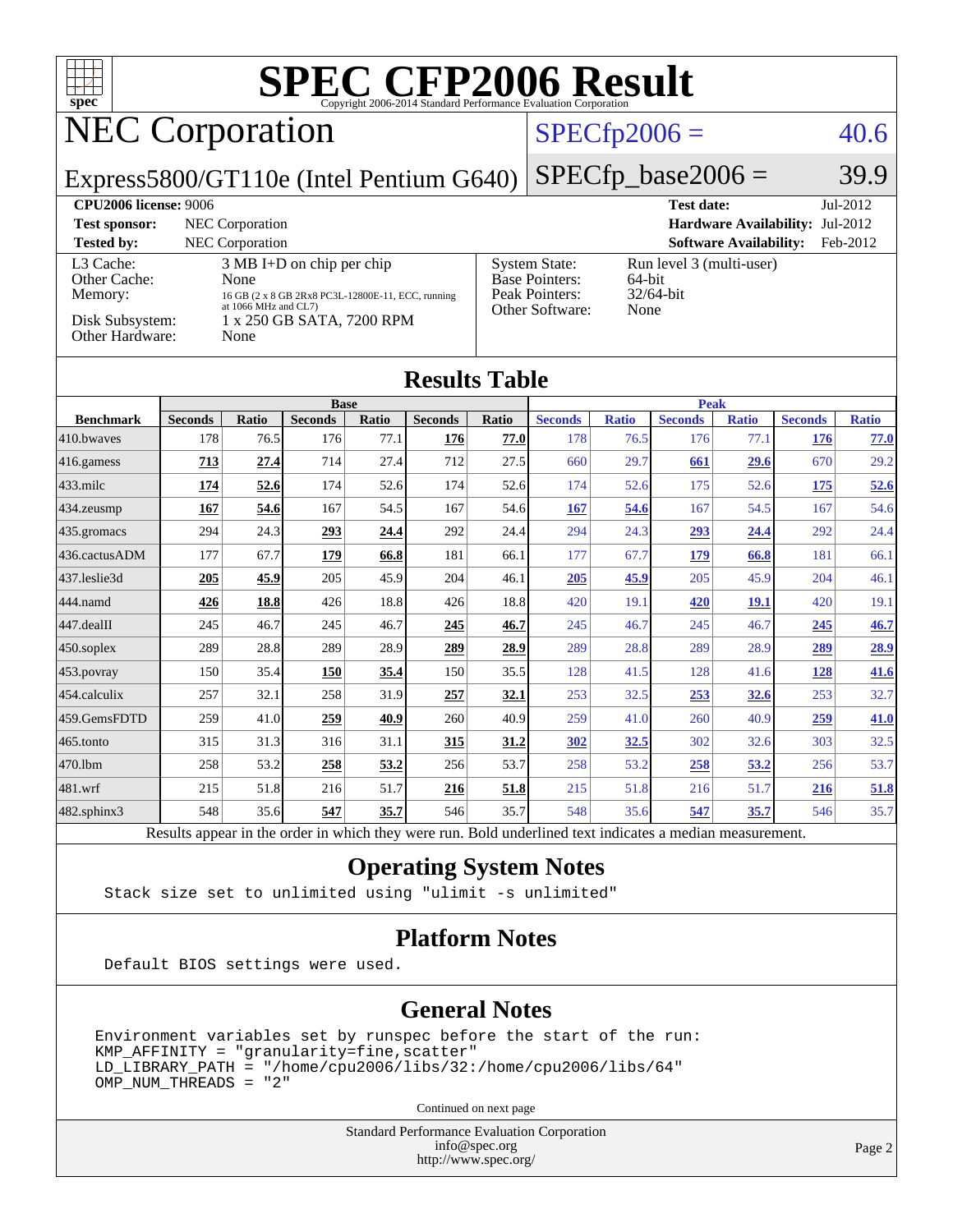

# **[SPEC CFP2006 Result](http://www.spec.org/auto/cpu2006/Docs/result-fields.html#SPECCFP2006Result)**

# NEC Corporation

 $SPECTp2006 = 40.6$ 

Express5800/GT110e (Intel Pentium G640)  $SPECTp\_base2006 = 39.9$ 

**[Test sponsor:](http://www.spec.org/auto/cpu2006/Docs/result-fields.html#Testsponsor)** NEC Corporation **[Hardware Availability:](http://www.spec.org/auto/cpu2006/Docs/result-fields.html#HardwareAvailability)** Jul-2012

**[CPU2006 license:](http://www.spec.org/auto/cpu2006/Docs/result-fields.html#CPU2006license)** 9006 **[Test date:](http://www.spec.org/auto/cpu2006/Docs/result-fields.html#Testdate)** Jul-2012 **[Tested by:](http://www.spec.org/auto/cpu2006/Docs/result-fields.html#Testedby)** NEC Corporation **[Software Availability:](http://www.spec.org/auto/cpu2006/Docs/result-fields.html#SoftwareAvailability)** Feb-2012

#### **[General Notes \(Continued\)](http://www.spec.org/auto/cpu2006/Docs/result-fields.html#GeneralNotes)**

 Added glibc-static-2.12-1.47.el6.x86\_64.rpm to enable static linking

 Transparent Huge Pages enabled with: echo always > /sys/kernel/mm/redhat\_transparent\_hugepage/enabled

**[Base Compiler Invocation](http://www.spec.org/auto/cpu2006/Docs/result-fields.html#BaseCompilerInvocation)**

[C benchmarks](http://www.spec.org/auto/cpu2006/Docs/result-fields.html#Cbenchmarks):  $-m64$ 

[C++ benchmarks:](http://www.spec.org/auto/cpu2006/Docs/result-fields.html#CXXbenchmarks) [icpc -m64](http://www.spec.org/cpu2006/results/res2012q3/cpu2006-20120716-23733.flags.html#user_CXXbase_intel_icpc_64bit_bedb90c1146cab66620883ef4f41a67e)

[Fortran benchmarks](http://www.spec.org/auto/cpu2006/Docs/result-fields.html#Fortranbenchmarks): [ifort -m64](http://www.spec.org/cpu2006/results/res2012q3/cpu2006-20120716-23733.flags.html#user_FCbase_intel_ifort_64bit_ee9d0fb25645d0210d97eb0527dcc06e)

[Benchmarks using both Fortran and C](http://www.spec.org/auto/cpu2006/Docs/result-fields.html#BenchmarksusingbothFortranandC): [icc -m64](http://www.spec.org/cpu2006/results/res2012q3/cpu2006-20120716-23733.flags.html#user_CC_FCbase_intel_icc_64bit_0b7121f5ab7cfabee23d88897260401c) [ifort -m64](http://www.spec.org/cpu2006/results/res2012q3/cpu2006-20120716-23733.flags.html#user_CC_FCbase_intel_ifort_64bit_ee9d0fb25645d0210d97eb0527dcc06e)

#### **[Base Portability Flags](http://www.spec.org/auto/cpu2006/Docs/result-fields.html#BasePortabilityFlags)**

| 410.bwaves: -DSPEC CPU LP64                |                                                                |
|--------------------------------------------|----------------------------------------------------------------|
| 416.gamess: -DSPEC_CPU_LP64                |                                                                |
| 433.milc: -DSPEC CPU LP64                  |                                                                |
| 434.zeusmp: -DSPEC_CPU_LP64                |                                                                |
| 435.gromacs: -DSPEC_CPU_LP64 -nofor_main   |                                                                |
| 436.cactusADM: -DSPEC CPU LP64 -nofor main |                                                                |
| 437.leslie3d: -DSPEC CPU LP64              |                                                                |
| 444.namd: -DSPEC CPU LP64                  |                                                                |
| 447.dealII: -DSPEC CPU LP64                |                                                                |
| 450.soplex: -DSPEC_CPU_LP64                |                                                                |
| 453.povray: -DSPEC_CPU_LP64                |                                                                |
| 454.calculix: -DSPEC_CPU_LP64 -nofor_main  |                                                                |
| 459.GemsFDTD: - DSPEC CPU LP64             |                                                                |
| 465.tonto: - DSPEC CPU LP64                |                                                                |
| 470.1bm: - DSPEC CPU LP64                  |                                                                |
|                                            | 481.wrf: -DSPEC CPU LP64 -DSPEC CPU CASE FLAG -DSPEC CPU LINUX |
| 482.sphinx3: -DSPEC_CPU_LP64               |                                                                |

#### **[Base Optimization Flags](http://www.spec.org/auto/cpu2006/Docs/result-fields.html#BaseOptimizationFlags)**

[C benchmarks](http://www.spec.org/auto/cpu2006/Docs/result-fields.html#Cbenchmarks):

[-xSSE4.2](http://www.spec.org/cpu2006/results/res2012q3/cpu2006-20120716-23733.flags.html#user_CCbase_f-xSSE42_f91528193cf0b216347adb8b939d4107) [-ipo](http://www.spec.org/cpu2006/results/res2012q3/cpu2006-20120716-23733.flags.html#user_CCbase_f-ipo) [-O3](http://www.spec.org/cpu2006/results/res2012q3/cpu2006-20120716-23733.flags.html#user_CCbase_f-O3) [-no-prec-div](http://www.spec.org/cpu2006/results/res2012q3/cpu2006-20120716-23733.flags.html#user_CCbase_f-no-prec-div) [-static](http://www.spec.org/cpu2006/results/res2012q3/cpu2006-20120716-23733.flags.html#user_CCbase_f-static) [-parallel](http://www.spec.org/cpu2006/results/res2012q3/cpu2006-20120716-23733.flags.html#user_CCbase_f-parallel) [-opt-prefetch](http://www.spec.org/cpu2006/results/res2012q3/cpu2006-20120716-23733.flags.html#user_CCbase_f-opt-prefetch) [-ansi-alias](http://www.spec.org/cpu2006/results/res2012q3/cpu2006-20120716-23733.flags.html#user_CCbase_f-ansi-alias)

Continued on next page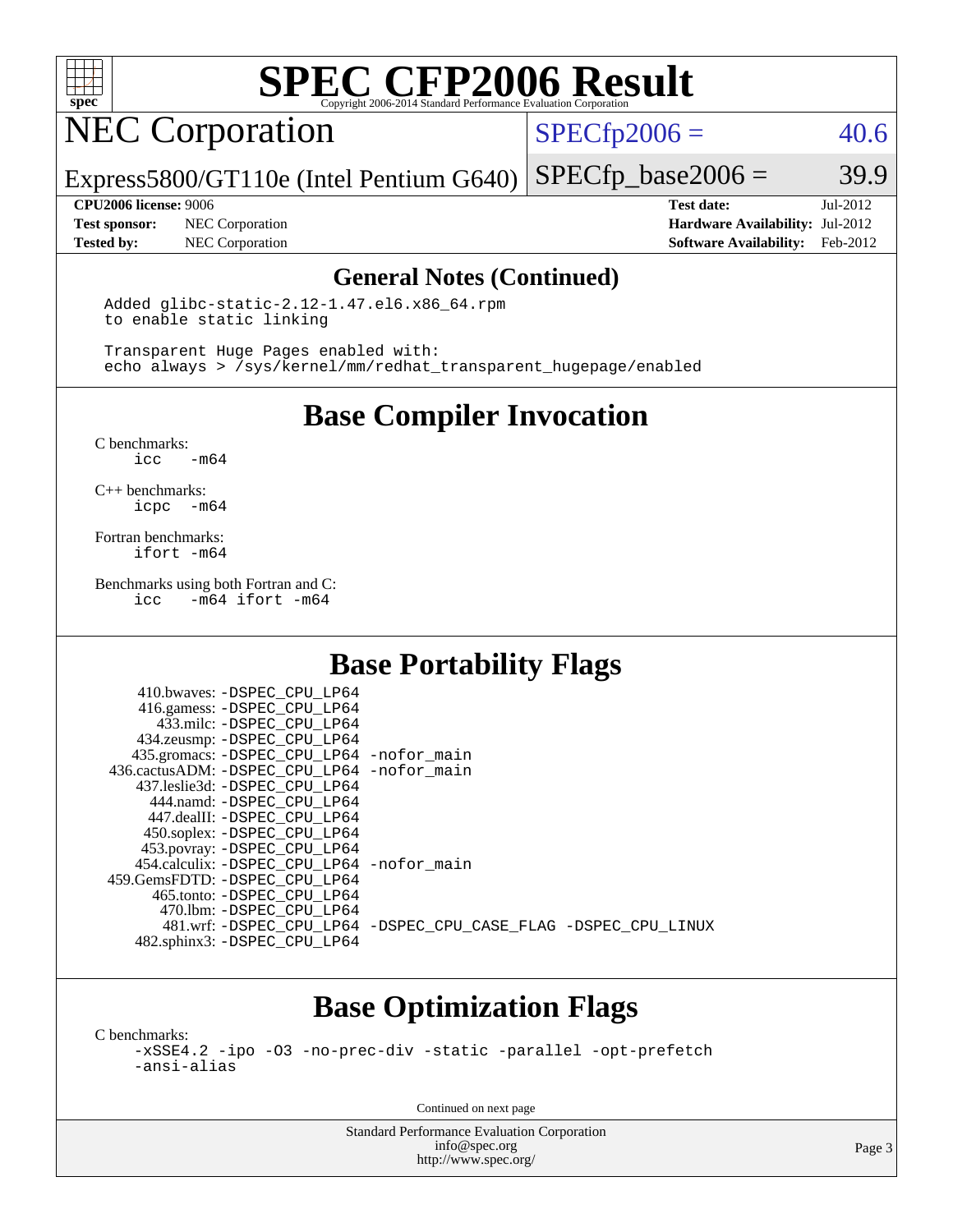

# **[SPEC CFP2006 Result](http://www.spec.org/auto/cpu2006/Docs/result-fields.html#SPECCFP2006Result)**

# NEC Corporation

 $SPECfp2006 = 40.6$  $SPECfp2006 = 40.6$ 

Express5800/GT110e (Intel Pentium G640)  $SPECTp\_base2006 = 39.9$ 

**[Test sponsor:](http://www.spec.org/auto/cpu2006/Docs/result-fields.html#Testsponsor)** NEC Corporation **[Hardware Availability:](http://www.spec.org/auto/cpu2006/Docs/result-fields.html#HardwareAvailability)** Jul-2012

**[CPU2006 license:](http://www.spec.org/auto/cpu2006/Docs/result-fields.html#CPU2006license)** 9006 **[Test date:](http://www.spec.org/auto/cpu2006/Docs/result-fields.html#Testdate)** Jul-2012 **[Tested by:](http://www.spec.org/auto/cpu2006/Docs/result-fields.html#Testedby)** NEC Corporation **[Software Availability:](http://www.spec.org/auto/cpu2006/Docs/result-fields.html#SoftwareAvailability)** Feb-2012

## **[Base Optimization Flags \(Continued\)](http://www.spec.org/auto/cpu2006/Docs/result-fields.html#BaseOptimizationFlags)**

[C++ benchmarks:](http://www.spec.org/auto/cpu2006/Docs/result-fields.html#CXXbenchmarks) [-xSSE4.2](http://www.spec.org/cpu2006/results/res2012q3/cpu2006-20120716-23733.flags.html#user_CXXbase_f-xSSE42_f91528193cf0b216347adb8b939d4107) [-ipo](http://www.spec.org/cpu2006/results/res2012q3/cpu2006-20120716-23733.flags.html#user_CXXbase_f-ipo) [-O3](http://www.spec.org/cpu2006/results/res2012q3/cpu2006-20120716-23733.flags.html#user_CXXbase_f-O3) [-no-prec-div](http://www.spec.org/cpu2006/results/res2012q3/cpu2006-20120716-23733.flags.html#user_CXXbase_f-no-prec-div) [-static](http://www.spec.org/cpu2006/results/res2012q3/cpu2006-20120716-23733.flags.html#user_CXXbase_f-static) [-opt-prefetch](http://www.spec.org/cpu2006/results/res2012q3/cpu2006-20120716-23733.flags.html#user_CXXbase_f-opt-prefetch) [-ansi-alias](http://www.spec.org/cpu2006/results/res2012q3/cpu2006-20120716-23733.flags.html#user_CXXbase_f-ansi-alias) [Fortran benchmarks](http://www.spec.org/auto/cpu2006/Docs/result-fields.html#Fortranbenchmarks): [-xSSE4.2](http://www.spec.org/cpu2006/results/res2012q3/cpu2006-20120716-23733.flags.html#user_FCbase_f-xSSE42_f91528193cf0b216347adb8b939d4107) [-ipo](http://www.spec.org/cpu2006/results/res2012q3/cpu2006-20120716-23733.flags.html#user_FCbase_f-ipo) [-O3](http://www.spec.org/cpu2006/results/res2012q3/cpu2006-20120716-23733.flags.html#user_FCbase_f-O3) [-no-prec-div](http://www.spec.org/cpu2006/results/res2012q3/cpu2006-20120716-23733.flags.html#user_FCbase_f-no-prec-div) [-static](http://www.spec.org/cpu2006/results/res2012q3/cpu2006-20120716-23733.flags.html#user_FCbase_f-static) [-parallel](http://www.spec.org/cpu2006/results/res2012q3/cpu2006-20120716-23733.flags.html#user_FCbase_f-parallel) [-opt-prefetch](http://www.spec.org/cpu2006/results/res2012q3/cpu2006-20120716-23733.flags.html#user_FCbase_f-opt-prefetch) [Benchmarks using both Fortran and C](http://www.spec.org/auto/cpu2006/Docs/result-fields.html#BenchmarksusingbothFortranandC):

[-xSSE4.2](http://www.spec.org/cpu2006/results/res2012q3/cpu2006-20120716-23733.flags.html#user_CC_FCbase_f-xSSE42_f91528193cf0b216347adb8b939d4107) [-ipo](http://www.spec.org/cpu2006/results/res2012q3/cpu2006-20120716-23733.flags.html#user_CC_FCbase_f-ipo) [-O3](http://www.spec.org/cpu2006/results/res2012q3/cpu2006-20120716-23733.flags.html#user_CC_FCbase_f-O3) [-no-prec-div](http://www.spec.org/cpu2006/results/res2012q3/cpu2006-20120716-23733.flags.html#user_CC_FCbase_f-no-prec-div) [-static](http://www.spec.org/cpu2006/results/res2012q3/cpu2006-20120716-23733.flags.html#user_CC_FCbase_f-static) [-parallel](http://www.spec.org/cpu2006/results/res2012q3/cpu2006-20120716-23733.flags.html#user_CC_FCbase_f-parallel) [-opt-prefetch](http://www.spec.org/cpu2006/results/res2012q3/cpu2006-20120716-23733.flags.html#user_CC_FCbase_f-opt-prefetch) [-ansi-alias](http://www.spec.org/cpu2006/results/res2012q3/cpu2006-20120716-23733.flags.html#user_CC_FCbase_f-ansi-alias)

### **[Peak Compiler Invocation](http://www.spec.org/auto/cpu2006/Docs/result-fields.html#PeakCompilerInvocation)**

[C benchmarks](http://www.spec.org/auto/cpu2006/Docs/result-fields.html#Cbenchmarks):  $\frac{1}{2}$ cc  $-\text{m64}$ 

[C++ benchmarks:](http://www.spec.org/auto/cpu2006/Docs/result-fields.html#CXXbenchmarks) [icpc -m64](http://www.spec.org/cpu2006/results/res2012q3/cpu2006-20120716-23733.flags.html#user_CXXpeak_intel_icpc_64bit_bedb90c1146cab66620883ef4f41a67e)

[Fortran benchmarks](http://www.spec.org/auto/cpu2006/Docs/result-fields.html#Fortranbenchmarks): [ifort -m64](http://www.spec.org/cpu2006/results/res2012q3/cpu2006-20120716-23733.flags.html#user_FCpeak_intel_ifort_64bit_ee9d0fb25645d0210d97eb0527dcc06e)

[Benchmarks using both Fortran and C](http://www.spec.org/auto/cpu2006/Docs/result-fields.html#BenchmarksusingbothFortranandC): [icc -m64](http://www.spec.org/cpu2006/results/res2012q3/cpu2006-20120716-23733.flags.html#user_CC_FCpeak_intel_icc_64bit_0b7121f5ab7cfabee23d88897260401c) [ifort -m64](http://www.spec.org/cpu2006/results/res2012q3/cpu2006-20120716-23733.flags.html#user_CC_FCpeak_intel_ifort_64bit_ee9d0fb25645d0210d97eb0527dcc06e)

### **[Peak Portability Flags](http://www.spec.org/auto/cpu2006/Docs/result-fields.html#PeakPortabilityFlags)**

Same as Base Portability Flags

## **[Peak Optimization Flags](http://www.spec.org/auto/cpu2006/Docs/result-fields.html#PeakOptimizationFlags)**

[C benchmarks](http://www.spec.org/auto/cpu2006/Docs/result-fields.html#Cbenchmarks):

433.milc:  $-xSSE4$ . 2(pass 2)  $-prof-gen(pass 1) -ipo(pass 2) -O3(pass 2)$  $-prof-gen(pass 1) -ipo(pass 2) -O3(pass 2)$  $-prof-gen(pass 1) -ipo(pass 2) -O3(pass 2)$  $-prof-gen(pass 1) -ipo(pass 2) -O3(pass 2)$  $-prof-gen(pass 1) -ipo(pass 2) -O3(pass 2)$  $-prof-gen(pass 1) -ipo(pass 2) -O3(pass 2)$ [-no-prec-div](http://www.spec.org/cpu2006/results/res2012q3/cpu2006-20120716-23733.flags.html#user_peakPASS2_CFLAGSPASS2_LDFLAGS433_milc_f-no-prec-div)(pass 2) [-prof-use](http://www.spec.org/cpu2006/results/res2012q3/cpu2006-20120716-23733.flags.html#user_peakPASS2_CFLAGSPASS2_LDFLAGS433_milc_prof_use_bccf7792157ff70d64e32fe3e1250b55)(pass 2) [-static](http://www.spec.org/cpu2006/results/res2012q3/cpu2006-20120716-23733.flags.html#user_peakOPTIMIZE433_milc_f-static) [-auto-ilp32](http://www.spec.org/cpu2006/results/res2012q3/cpu2006-20120716-23733.flags.html#user_peakCOPTIMIZE433_milc_f-auto-ilp32) [-ansi-alias](http://www.spec.org/cpu2006/results/res2012q3/cpu2006-20120716-23733.flags.html#user_peakCOPTIMIZE433_milc_f-ansi-alias)

 $470.$ lbm: basepeak = yes

482.sphinx3: basepeak = yes

[C++ benchmarks:](http://www.spec.org/auto/cpu2006/Docs/result-fields.html#CXXbenchmarks)

444.namd:  $-xSSE4$ . 2(pass 2)  $-prof-gen(pass 1) -ipo(pass 2) -O3(pass 2)$  $-prof-gen(pass 1) -ipo(pass 2) -O3(pass 2)$  $-prof-gen(pass 1) -ipo(pass 2) -O3(pass 2)$  $-prof-gen(pass 1) -ipo(pass 2) -O3(pass 2)$  $-prof-gen(pass 1) -ipo(pass 2) -O3(pass 2)$  $-prof-gen(pass 1) -ipo(pass 2) -O3(pass 2)$ [-no-prec-div](http://www.spec.org/cpu2006/results/res2012q3/cpu2006-20120716-23733.flags.html#user_peakPASS2_CXXFLAGSPASS2_LDFLAGS444_namd_f-no-prec-div)(pass 2) [-prof-use](http://www.spec.org/cpu2006/results/res2012q3/cpu2006-20120716-23733.flags.html#user_peakPASS2_CXXFLAGSPASS2_LDFLAGS444_namd_prof_use_bccf7792157ff70d64e32fe3e1250b55)(pass 2) [-fno-alias](http://www.spec.org/cpu2006/results/res2012q3/cpu2006-20120716-23733.flags.html#user_peakCXXOPTIMIZEOPTIMIZE444_namd_f-no-alias_694e77f6c5a51e658e82ccff53a9e63a) [-auto-ilp32](http://www.spec.org/cpu2006/results/res2012q3/cpu2006-20120716-23733.flags.html#user_peakCXXOPTIMIZE444_namd_f-auto-ilp32)

Continued on next page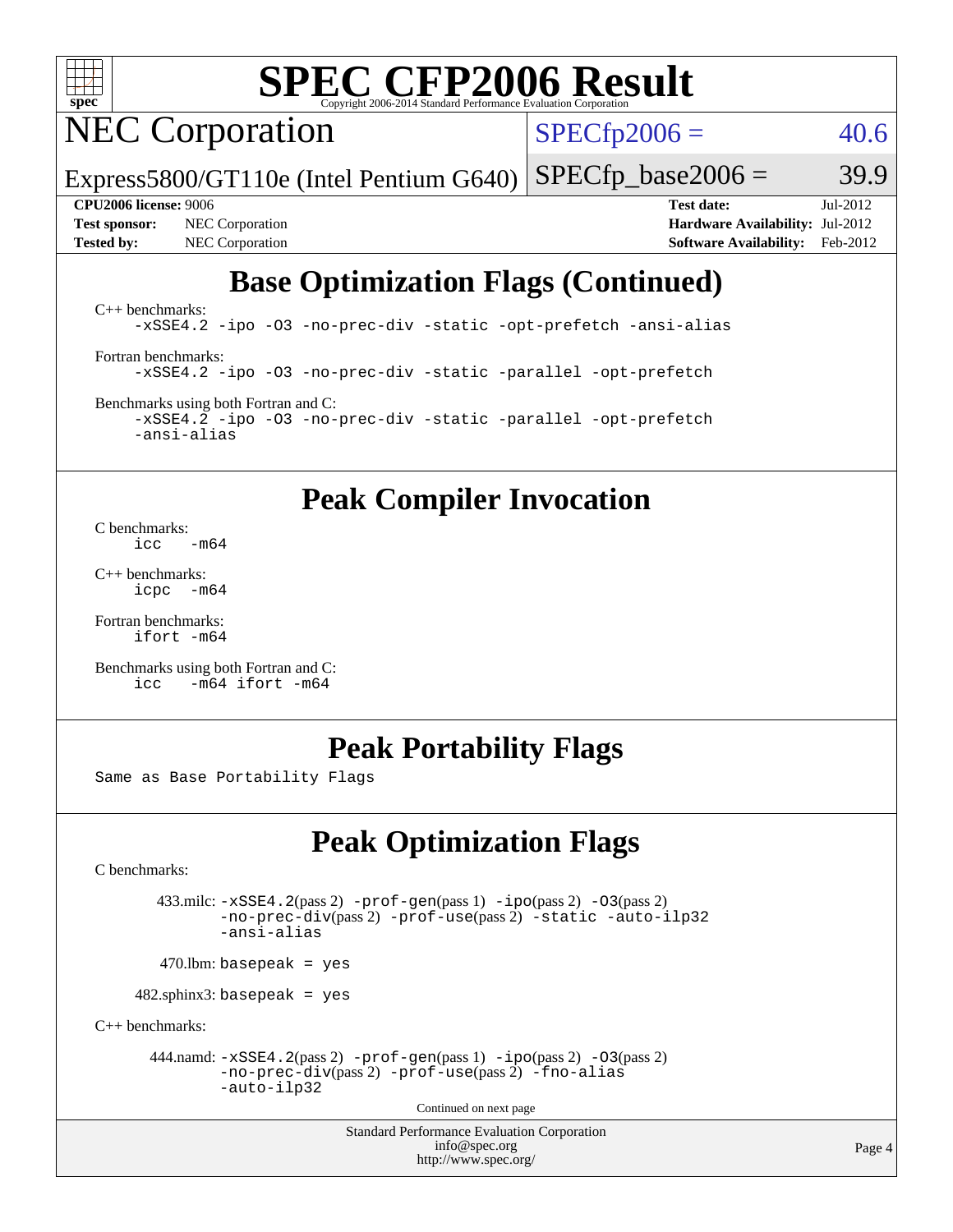